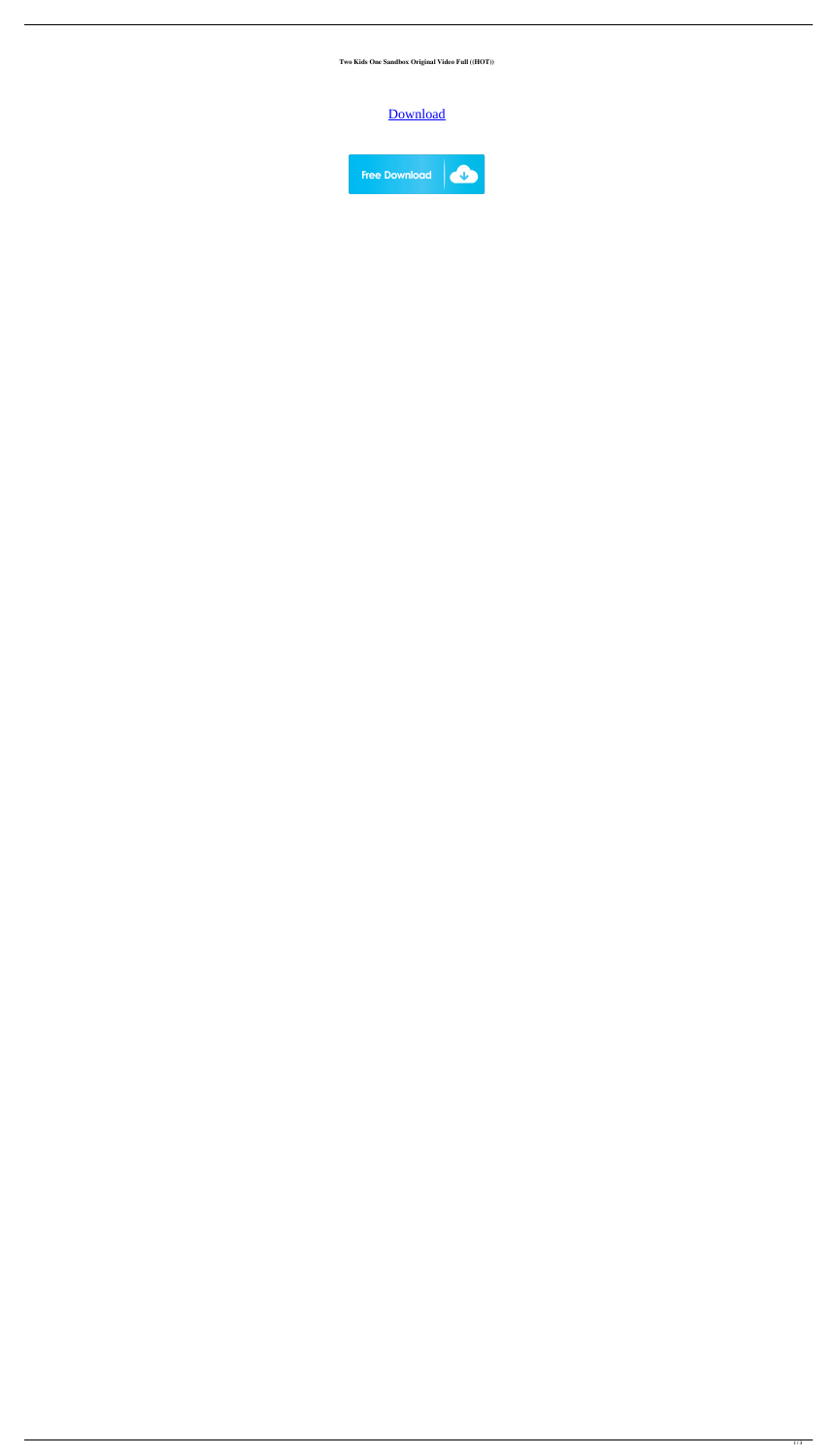Nov 14, 2014 A compilation of the #7 videos on Vine, curated for you! two kids one sandbox original video Full Nov 14, 2014 Newk - Your browser can't play this video. Learn more. Switch camera. two kids one sandbox original video Full Nov 13, 2014 Landing - Your browser can't play this video. Learn more. Switch camera. three reasons you should watch your kids on vinerow Two Kids One Sandbox Original Video. Feb 28, 2015 That said, we're always open to editing, so please submit your clips if you'd like to be featured. Down load: c10dcb56b0. Image with no alt text. down load: 20cb8042ba. Image with no alt text. down load: ab938d5ad1. Image with no alt text. Two Kids One Sandbox Original Video. Dec 1, 2012 See more of #7 on Vine: A: I got it: Trivia Q: CSS3 animation height/width rotating div I have a problem I've been trying to solve, although it's quite possible I'm approaching it in the wrong way, and I was wondering if you could point me in the right direction: I have an animation where the width and height of a div change the coordinates  $(x,y)$  of an object within that div. When the width and height reach their max, I need to start again. I can achieve this by using css transitions, and I'm basically using this: @keyframes heightrot { from { height: 0px; } to { height: 700px; } } @keyframes widthrot { from { width: 0px; } to { width: 700px; } } But I also need the div to rotate through an angle, so here's what I've tried: @keyframes heightrot-rot { from { height: 0px; } to { height: 700px; } } @keyframes widthrot-rot { from { width: